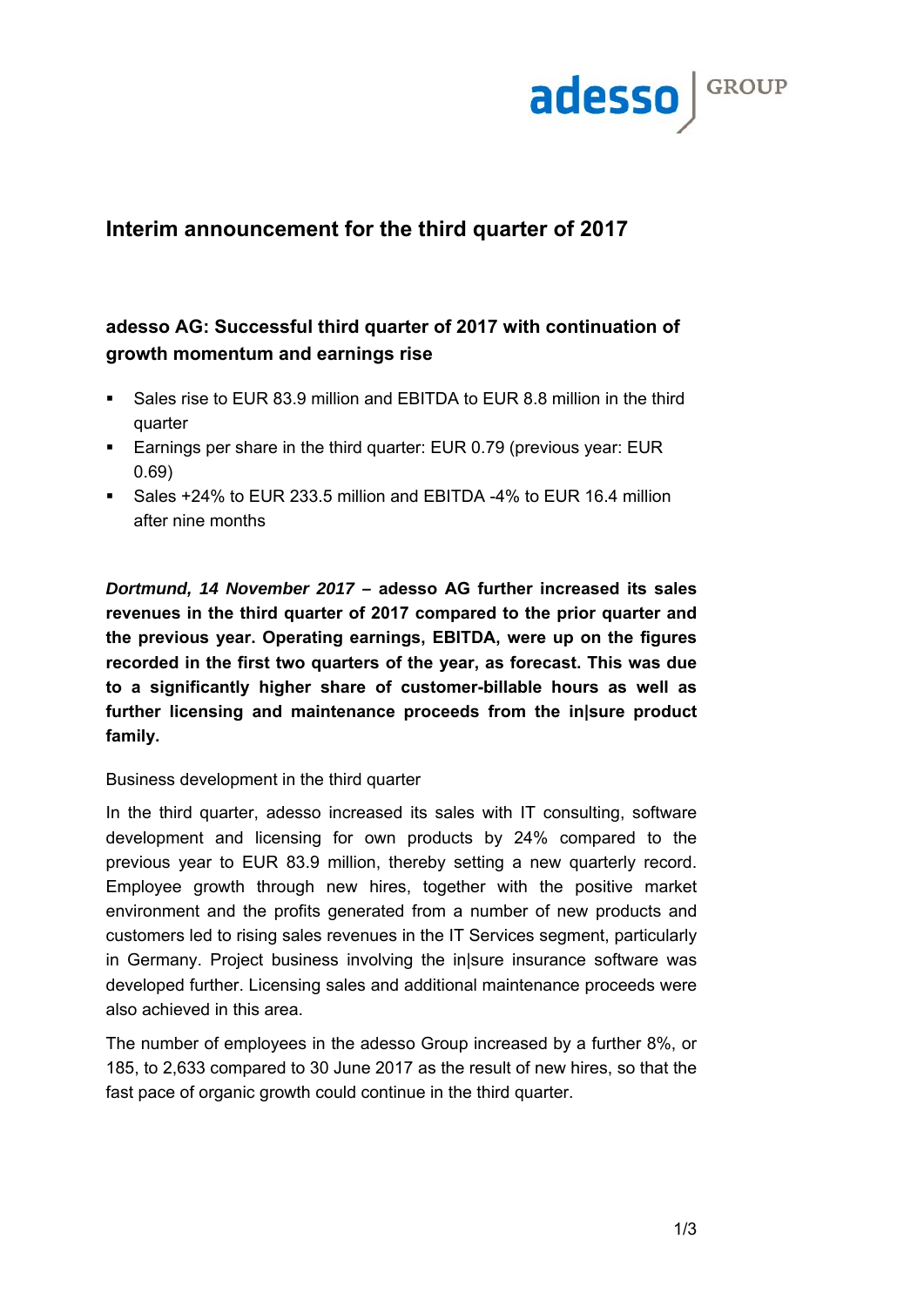

#### Results of operations in the third quarter

The share of customer-billable hours rose significantly compared to the previous quarter, despite the continuation of growth initiatives. This, coupled with employee growth and the higher number of working days, saw operating earnings rise to EUR 8.8 million (EBITDA Q2/2017: EUR 2.5 million; Q3/2016: EUR 8.1 million). adesso companies in Austria, Switzerland and Turkey all generated positive operating earnings contributions. The EBITDA margin was 10.5%. Service, licensing and maintenance proceeds relating to the development and launch of adesso's in|sure products generated significant earnings contributions in the third quarter.

Depreciation and amortisation and income from financing and investment activities remained roughly on a par with the previous quarter, meaning that the pre-tax profit of EUR 6.6 million was above the figures of the previous two quarters and was also up in year-on-year terms. Consolidated earnings in the third quarter stood at EUR 4.9 million and earnings per share at EUR 0.79 (previous year: EUR 0.69).

#### Nine-month overview

In the first nine months of 2017, sales increased by 24% (18% of which organic) to EUR 233.5 million compared to the prior-year level. Growth was generated almost across the board in all regions and business areas. The adesso Group portfolio is well equipped to leverage opportunities provided by digitalisation, mobilisation and the modernisation of IT systems and generate high growth rates. Measures to absorb additional costs caused by the high rate of growth were implemented on schedule. At the same time, the capacity to bill customer hours at adesso in Germany was increased. This resulted in a significant rise in earnings at the largest operating unit in the third quarter, as forecast, even though consolidated operating earnings were still slightly down on the previous year after the first nine months of 2017.

Due to high demand from acquired orders, the involvement of external parties in projects increased. Personnel costs were up by 21% to EUR 148.7 million. Other operating expenses rose by 34% to EUR 40.3 million. Operating earnings (EBITDA) for the first nine months came in at EUR 16.4 million (previous year: EUR 17.0 million). Depreciation and amortisation rose from EUR 4.2 million in the previous year to EUR 6.0 million, of which amounts of EUR 1.4 million respectively EUR 2.1 million were attributable to purchase price allocation.